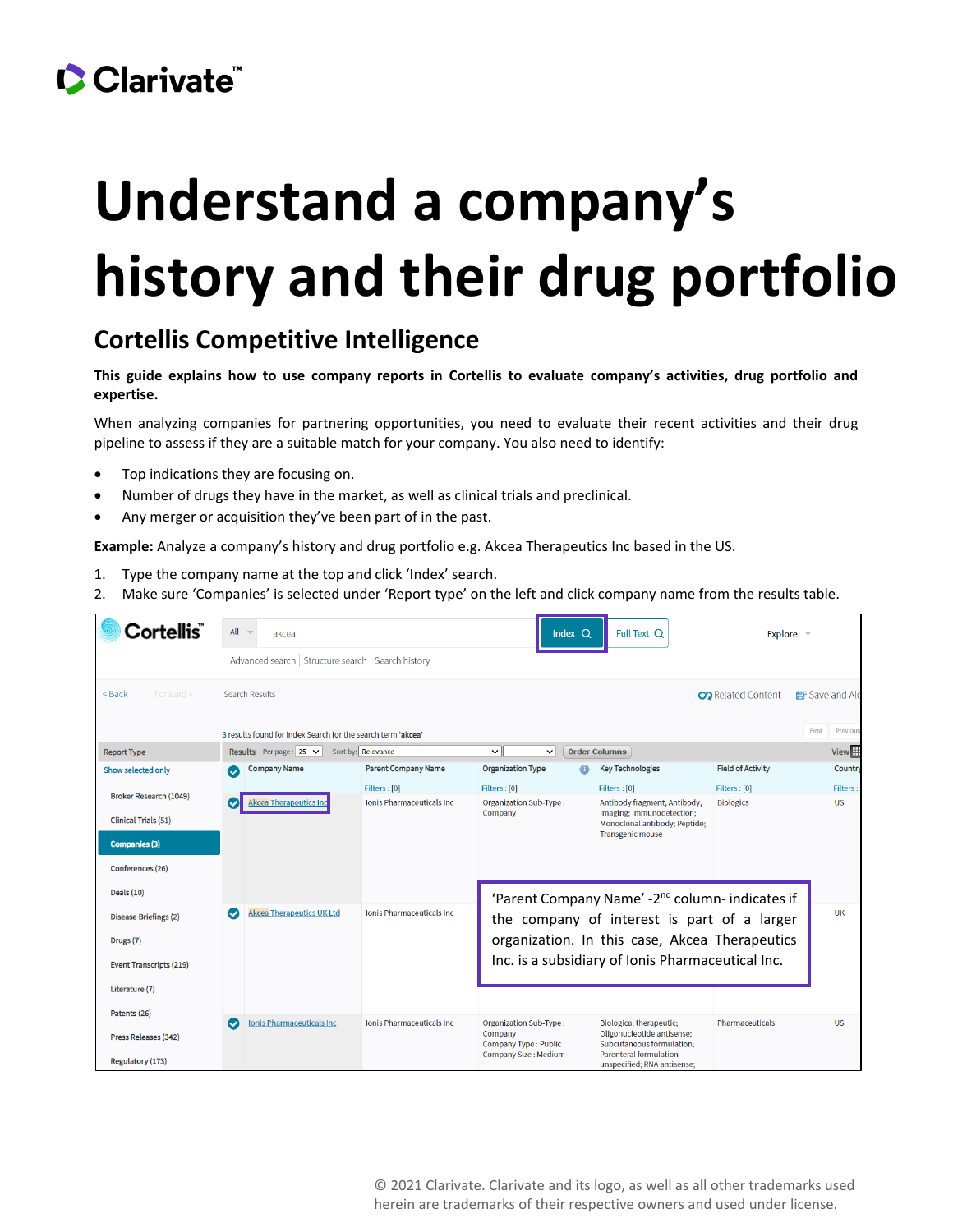## Clarivate

3. Select 'Company Profile' tab from the menu on the left to read the history of the company. Company profiles are overviews written and manually curated by Cortellis editors summarizing information on mergers, acquisitions, spin offs and comments on financial data.

| < Back<br>$-$ Forward $\geq$    | <b>Company Report</b><br>$\triangle$ Alert                                                                                                                                                                                                                                                                                                                                                                                                                                                                                                                                                                                                                                                                                                                                                                                                                                                                                                                                                                                                                                                      |  |  |  |  |  |
|---------------------------------|-------------------------------------------------------------------------------------------------------------------------------------------------------------------------------------------------------------------------------------------------------------------------------------------------------------------------------------------------------------------------------------------------------------------------------------------------------------------------------------------------------------------------------------------------------------------------------------------------------------------------------------------------------------------------------------------------------------------------------------------------------------------------------------------------------------------------------------------------------------------------------------------------------------------------------------------------------------------------------------------------------------------------------------------------------------------------------------------------|--|--|--|--|--|
| <b>Akcea Therapeutics Inc.</b>  | Paragraphs in company profiles start with month/year followed<br>by the update/news and source of the information at the end.                                                                                                                                                                                                                                                                                                                                                                                                                                                                                                                                                                                                                                                                                                                                                                                                                                                                                                                                                                   |  |  |  |  |  |
| Snapshot                        | $\Box$ Search Terms & Synonyms<br>Highlight                                                                                                                                                                                                                                                                                                                                                                                                                                                                                                                                                                                                                                                                                                                                                                                                                                                                                                                                                                                                                                                     |  |  |  |  |  |
| <b>Latest Press Releases</b>    | <b>COMPANY PROFILE</b>                                                                                                                                                                                                                                                                                                                                                                                                                                                                                                                                                                                                                                                                                                                                                                                                                                                                                                                                                                                                                                                                          |  |  |  |  |  |
| <b>Latest Event Transcripts</b> | <b>SUMMARY</b>                                                                                                                                                                                                                                                                                                                                                                                                                                                                                                                                                                                                                                                                                                                                                                                                                                                                                                                                                                                                                                                                                  |  |  |  |  |  |
| <b>Broker Research Reports</b>  | Akcea Therapeutics Inc is an affiliate of Isis Pharmaceuticals which is focused on the development and commercialization of the drugs in Isis' lipid franchise.                                                                                                                                                                                                                                                                                                                                                                                                                                                                                                                                                                                                                                                                                                                                                                                                                                                                                                                                 |  |  |  |  |  |
|                                 | <b>ACOUISITIONS AND SPIN-OFFS</b>                                                                                                                                                                                                                                                                                                                                                                                                                                                                                                                                                                                                                                                                                                                                                                                                                                                                                                                                                                                                                                                               |  |  |  |  |  |
| <b>Company Profile</b>          | In October 2020, Ionis Pharmaceuticals announced the successful completion of its transaction to acquire 100% ownership of Akcea Therapeutics [2339467].                                                                                                                                                                                                                                                                                                                                                                                                                                                                                                                                                                                                                                                                                                                                                                                                                                                                                                                                        |  |  |  |  |  |
| <b>Funding</b>                  | In August 2020, Ionis signed an agreement with the company to acquire all Akcea's shares that it did not already own, approximately 24%, for \$18.15 per share in cash. The<br>transaction was expected to close in the fourth quarter of 2020 [2312894]. In October 2020, Ionis completes acquisition of Akcea [2339467].                                                                                                                                                                                                                                                                                                                                                                                                                                                                                                                                                                                                                                                                                                                                                                      |  |  |  |  |  |
| <b>Financials</b>               | In September 2017, the company and Ionis (formerly Isis) established a wholly owned Canadian subsidiary, Akcea Therapeutics Canada Inc [1959548].                                                                                                                                                                                                                                                                                                                                                                                                                                                                                                                                                                                                                                                                                                                                                                                                                                                                                                                                               |  |  |  |  |  |
| <b>Company Contacts</b>         | <b>LICENSING AGREEMENTS</b>                                                                                                                                                                                                                                                                                                                                                                                                                                                                                                                                                                                                                                                                                                                                                                                                                                                                                                                                                                                                                                                                     |  |  |  |  |  |
| <b>Subsidiary Companies</b>     | In August 2020, Ionis Pharmaceuticals and its affiliate Akcea Therapeutics entered into a definitive agreement under which Ionis acquired all of the outstanding shares of Akcea<br>common stock that was not already own, approximately 24%, for \$18.15 per share in cash [2312894].                                                                                                                                                                                                                                                                                                                                                                                                                                                                                                                                                                                                                                                                                                                                                                                                          |  |  |  |  |  |
| <b>Drug Sales and Forecasts</b> | <b>FINANCIAL</b>                                                                                                                                                                                                                                                                                                                                                                                                                                                                                                                                                                                                                                                                                                                                                                                                                                                                                                                                                                                                                                                                                |  |  |  |  |  |
| <b>Drugs</b>                    | In July 2017, the company announced the pricing of its initial public offering of 15,625,000 shares of common stock at a public offering price of \$8 per share, for gross proceeds of<br>\$125 million. At that time, Akcea had granted the underwriters a 30-day option to buy up to 2,343,750 additional shares of common stock at the public offering price, less                                                                                                                                                                                                                                                                                                                                                                                                                                                                                                                                                                                                                                                                                                                           |  |  |  |  |  |
| Deals                           | underwriting discount and commissions, to cover over-allotments, if any. Akcea's shares were expected to begin trading on the NASDAO Global Select Market on July 14, 2017<br>under the symbol "AKCA." The offering was expected to close on July 19, 2017, subject to customary closing conditions. In addition, Novartis Pharma had agreed to purchase \$50<br>million of Akcea's common stock in a separate private placement concurrent with the completion of Akcea's initial public offering at a price per share equal to the initial public<br>offering price. The closing of the initial public offering was not conditioned upon the closing of the concurrent private placement [1945079]; later that month, the initial public<br>offering of 17,968,750 shares common stock at a public offering was closed. The gross proceeds from the offering were \$143.8 million. Novartis Pharma purchased \$50.0 million<br>of Akcea's common stock in a separate private placement. Akcea's common stock was listed on the NASDAQ Global Select Market under the symbol "AKCA" [1946414]. |  |  |  |  |  |
| <b>Clinical Trials</b>          |                                                                                                                                                                                                                                                                                                                                                                                                                                                                                                                                                                                                                                                                                                                                                                                                                                                                                                                                                                                                                                                                                                 |  |  |  |  |  |
| <b>Patents</b>                  |                                                                                                                                                                                                                                                                                                                                                                                                                                                                                                                                                                                                                                                                                                                                                                                                                                                                                                                                                                                                                                                                                                 |  |  |  |  |  |
| <b>Change History</b>           | In March 2017, the company filed a registration statement on Form S-1 with the SEC, for the proposed public offering of its common stock. At that time, the company applied to<br>list its common stock on the Nasdaq Global Market under the trading symbol 'AK                                                                                                                                                                                                                                                                                                                                                                                                                                                                                                                                                                                                                                                                                                                                                                                                                                |  |  |  |  |  |
| <b>Sources</b>                  | 9,620,000 shares of common stock and the underwriters would have a 30-day op<br>Click blue links to see the source of information.<br>expected to be between \$12.00 and \$14.00 per share [1939029].                                                                                                                                                                                                                                                                                                                                                                                                                                                                                                                                                                                                                                                                                                                                                                                                                                                                                           |  |  |  |  |  |

4. Go to the 'Drugs' tab to find an interactive and integrated chart providing number of drugs developed by Akcea by indication allowing you to identify areas with highest activities in R&D.

| <b>Akcea Therapeutics Inc</b>   |                                                                                                 |                                 |
|---------------------------------|-------------------------------------------------------------------------------------------------|---------------------------------|
| Snapshot                        | Search Terms & Synonyms<br>Highlight<br>└<br><previous next=""></previous>                      |                                 |
| <b>Latest Press Releases</b>    | 'Active drugs' are those in discovery,<br><b>DRUGS</b>                                          |                                 |
| <b>Latest Event Transcripts</b> | preclinical, clinical phases, preregistered,<br><b>Drugs by Indication</b>                      | $View$ $\bullet$ $\blacksquare$ |
| <b>Broker Research Reports</b>  | registered, suspended or launched.                                                              |                                 |
| <b>Company Profile</b>          | <b>Active Drugs by Indication</b>                                                               |                                 |
| <b>Funding</b>                  | Launched<br>Phase 3 Clinical                                                                    |                                 |
| <b>Financials</b>               | Phase 2 Clinical<br>Rare disease<br>Preclinical                                                 |                                 |
| <b>Company Contacts</b>         | Cardiovascular disease<br>Neurological disease                                                  |                                 |
| <b>Subsidiary Companies</b>     | Indications<br>Launched<br>Metabolic disorder<br>Phase 3 Clinical                               |                                 |
| <b>Drug Sales and Forecasts</b> | <b>Total</b><br>2                                                                               |                                 |
| <b>Drugs</b>                    | Neurological disease<br>Hover over one of the bars to                                           |                                 |
| <b>By Indication</b>            | display number of drugs per                                                                     |                                 |
| <b>By Highest Status</b>        | phase for each indication.<br>$\overline{2}$<br>$\overline{3}$<br>$\mathbf 0$<br>$\overline{A}$ |                                 |
| <b>Contract Contract</b>        | <b>Number of Drugs</b>                                                                          |                                 |

© 2021 Clarivate. Clarivate and its logo, as well as all other trademarks used herein are trademarks of their respective owners and used under license.